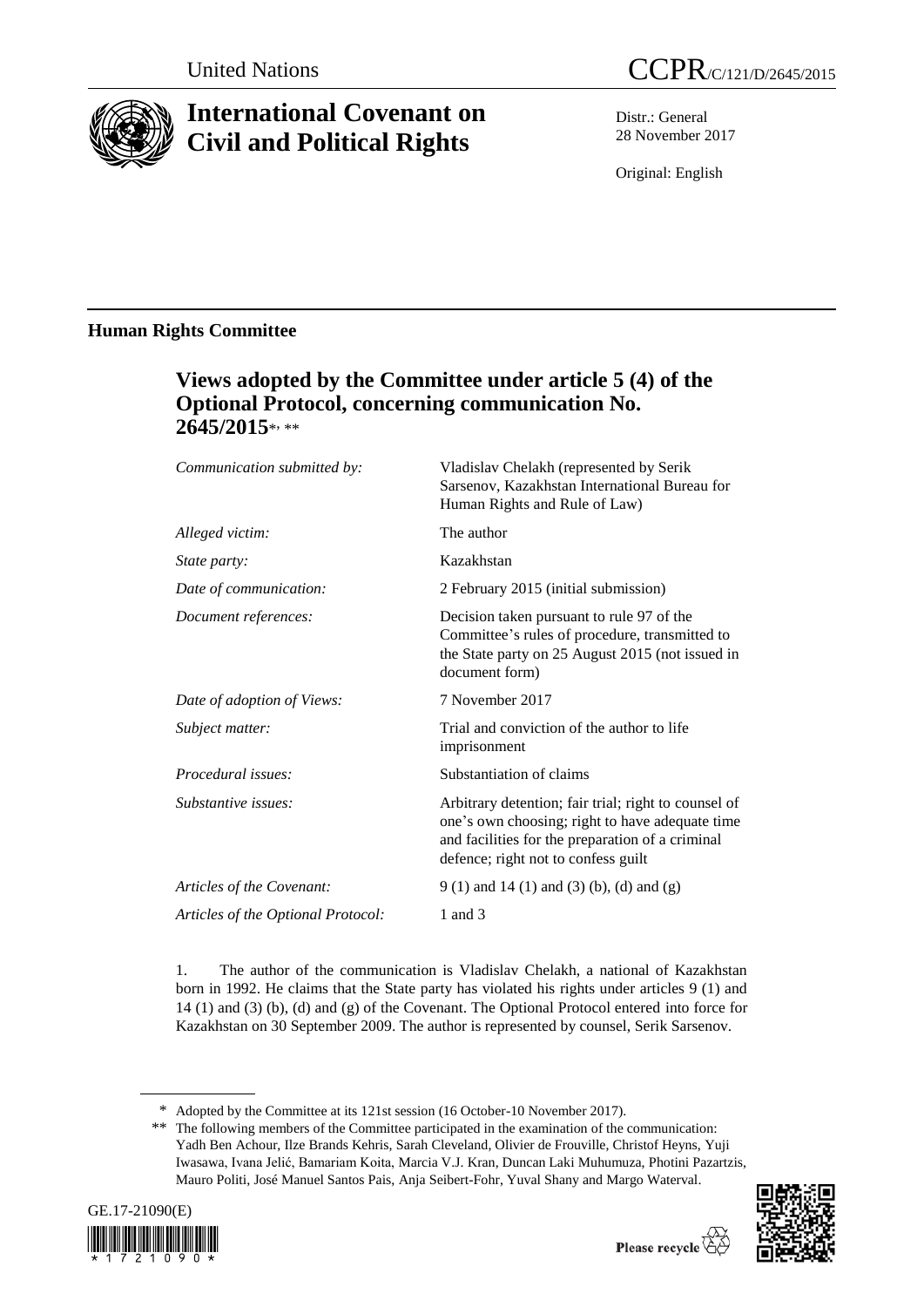### **Factual background**

2.1 On 25 November 2011, the author was called up for military service at military unit No. 8484, which was part of the Kazakhstan Border Service, under the auspices of the Committee for National Security of Kazakhstan. Upon an order of his commander, he was sent to serve at the Arkan-Kergen temporary border post, which is part of the Sari Bokter border division, a remote area on the border between Kazakhstan and China.

2.2 On 10 May 2012, the author arrived at the border post together with his fellow servicemen. Several servicemen were already there. He submits that he started his military service without any issues, and had normal relationships with his fellow soldiers and his military commanders.

2.3 Starting from 28 May 2012, the border post failed to report to the main border division. On 30 May 2012, the commander of the division sent two military communication specialists to the border post to check the situation. When they arrived at the border post late that afternoon, they found several burned bodies and scorched buildings. At a nearby house that belonged to a local huntsman, K.R., they found K.R.'s body with multiple gunshot wounds.

2.4 An investigation unit arrived on 31 May 2012 and found the burned bodies of 14 military servicemen and K.R.'s body. They also found pieces of exploded hand grenades, bullets and bullet shells from pistols and machine guns.

2.5 On 4 June 2012, the author was found hiding in a remote shepherds' hut. He told the patrol that the border post had been attacked by several unknown persons on 28 May 2012, his fellow servicemen had been killed and he had been able to escape. The author submits that from 4.50 p.m. on 4 June 2012, when he was apprehended and handcuffed, he considered himself to be under arrest.

2.6 The author submits that, in violation of article 68 (2) of the Code of Criminal Procedure, he was not allowed to contact his family by telephone and he was not allowed to choose a lawyer. Instead, he was appointed a lawyer, T.G., who was chosen by the investigators.

2.7 From 11.16 p.m. on 4 June 2012 until 5.11 a.m. on 5 June 2012, the author was interrogated as a suspect. He stated that on the day of the incident, 28 May 2012, he had been on duty. Around 5 a.m., he had seen one of his fellow servicemen running and shouting, "Run, we are under attack", and he had run away. He denied killing anyone. In violation of article 134 of the Code of Criminal Procedure, he was not allowed to meet with his lawyer in private and he was pressured into writing a confession.<sup>1</sup> The detention protocol was completed at 5.35 a.m. on 5 June 2012, while the de facto detention commenced at 4 p.m.<sup>2</sup> on 4 June 2012, 13 hours and 35 minutes before that. Article 134 (1) of the Code of Criminal Procedure requires that it be completed no more than three hours from the moment of arrest.<sup>3</sup>

2.8 On 6 June 2012, the author was charged with multiple murders under article 96 of the Criminal Code and was interrogated as the accused. On 16 July 2012, the author's privately retained counsel, Mr. Sarsenov, requested in writing to receive copies of the procedural documents concerning the author's interrogations as a suspect and as the accused, and the authors' testimony given at the crime scene. That request was rejected by the investigative body on 17 July 2012 on the grounds that those documents had already been provided to the State-appointed counsels T.G. and B., who had been assigned to the case before Mr. Sarsenov.

 $1$  No further detailed information about the pressure is provided. Kazakh law prohibits using evidence obtained under duress or torture, but the author claims that that provision was ignored. He refers to articles 213, 216 and 218 of the Code of Criminal Procedure.

<sup>&</sup>lt;sup>2</sup> There are discrepancies concerning the exact time at which the author was discovered in the remote hut, ranging between 4 and 4.50 p.m.

<sup>&</sup>lt;sup>3</sup> Art. 134 (1) of the Code of Criminal Procedure provides that, within a period of no longer than three hours after the actual detention, the investigator or the interrogating officer must compile a report in which he or she must indicate the reasons, motives, place and exact time of detention, the results of the personal search and the time at which the report was compiled.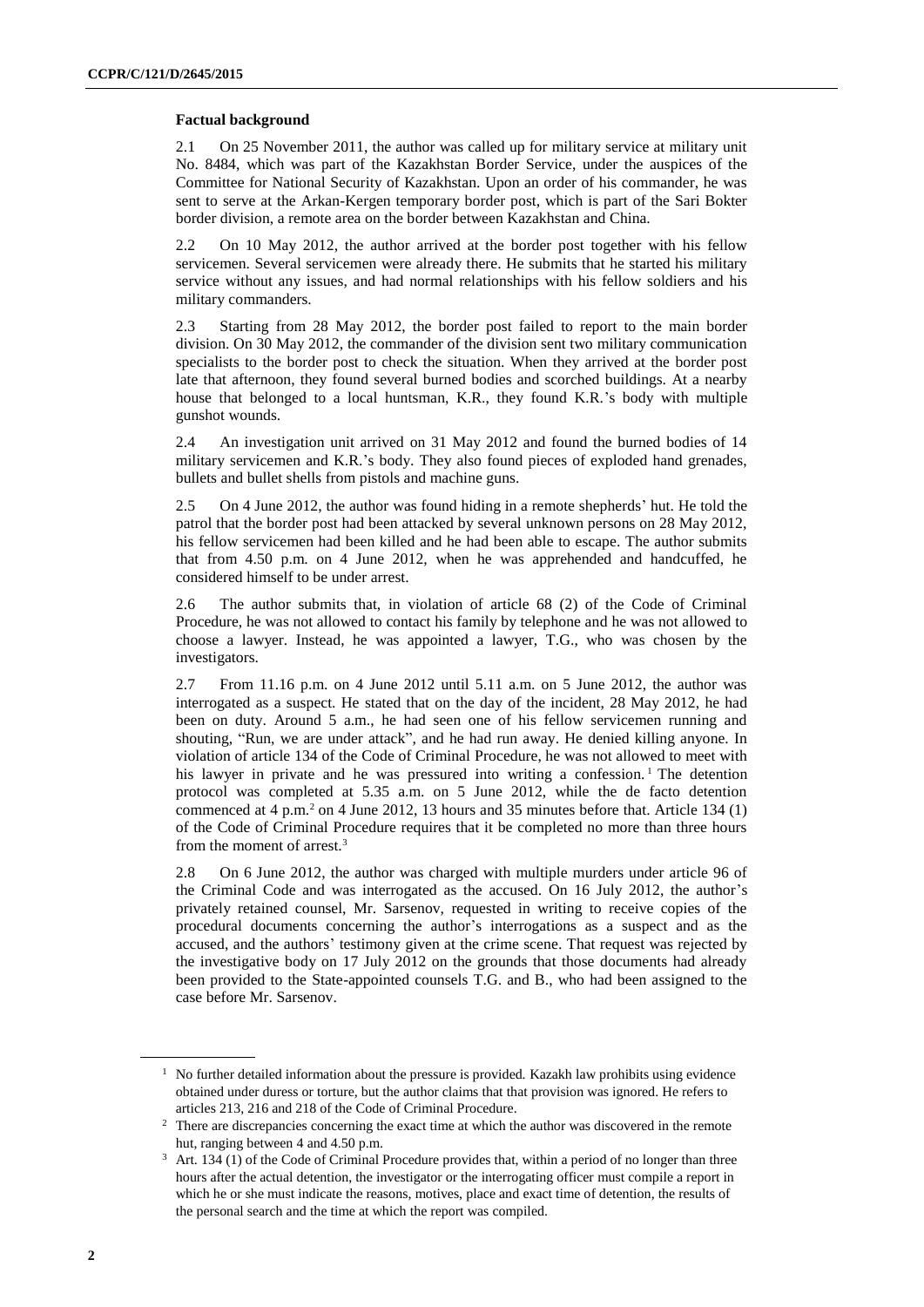2.9 On 25 July 2012, the author retracted his confession, saying that it had been obtained through deception (*обман*). The author also submits that he was interrogated during the night, in violation of article 212 (2) of the Code of Criminal Procedure.<sup>4</sup> Articles 213, 216 and 218 of the Code prohibit using evidence obtained under duress.

2.10 On 1 October 2012, the author was charged with additional crimes, including theft of private property, illegally obtaining State secrets, destruction of military equipment and defecting, under articles 145, 172, 175, 251, 255, 373 and 378 of the Criminal Code. Just one day later, he was informed that the preliminary investigation had been completed and that his case would be sent to court for trial. On 2 October 2012, the author was officially notified that he could have access to the criminal file, together with his counsel,  $B<sup>5</sup>$ . The file consisted of 56 volumes of 250 pages each, and the author and his lawyer had only 15 days<sup>6</sup> to go through it and prepare for the trial. The allotted time was insufficient and was not in accordance with the provisions of article 275 (1-3) of the Code of Criminal Procedure.

2.11 During the trial, there were numerous breaches of provisions of the Code of Criminal Procedure. The court allowed the testimony of the expert, K.S., who, the author claims, does not have the necessary qualifications to be an expert on explosives. During the hearings, the author's position was often ignored. He complained to the court about a number of violations during his arrest and detention, but his claims were ignored. His lawyer requested that the court call a psychiatric expert, but that request was denied. During one of the hearings, the author's lawyer, Mr. Sarsenov, was ill and could not be present. The court refused to postpone the hearing and appointed another lawyer, S.E., who was not familiar with the case. During the trial, out of 47 reasoned written and oral motions of the defence, the court allowed only 4. In the court hearing of 21 November 2012, Mr. Sarsenov requested a new psychiatric expert opinion. The court refused the motion and noted that a psychiatric evaluation had been conducted during the pretrial investigation and had been concluded in August 2012.

2.12 The author submits that on 21 November 2012, frustrated with all the procedural irregularities, he refused to participate in the court hearings. The judge insisted that the defendant participate in all court hearings, which the author considers a form of pressure to testify. His counsel, Mr. Sarsenov, was not able to participate in the court hearing on 29 November 2012 that took place after the lunch break as he had suffered a hypertensive crisis. Counsel S.E. requested the court to adjourn the court hearing, as he was not able to provide the author with the necessary qualified legal aid. He was familiar with only three volumes containing the secret documents, to which Mr. Sarsenov had no access, and had not studied the other 53 volumes. Counsel S.E. also made an alternative motion to be given time to study the rest of the file. The court rejected both motions on the ground that S.E. had become acquainted with the file during the pretrial investigation and in the course of the trial. On 30 November 2012, a court hearing did not take place by reason of the absence of both counsels due to illness.<sup>7</sup> On the same day, the court appointed a new lawyer, Z.S., as defence counsel, without the author's agreement. During the court hearing on 4 December 2012, in the absence of counsels Mr. Sarsenov and S.E., new defence counsel Z.S. represented the author alone. She was passive and did not submit any requests to the court or take any action in the interest of her client. The next day, when the court hearing took place with the participation of Mr. Sarsenov, S.E. and Z.S., she stated that she had had to study all 56 volumes of the case in two days, from 1 to 3 December 2012. On 11 December 2012, the specialized interdistrict military court found the author guilty as charged and sentenced him to life imprisonment.

2.13 On 6 February 2013, the appellate chamber for criminal cases of the military court of Kazakhstan rejected the author's appeal and upheld the first instance court decision. The author considers that the appeal court did not carry out an effective review of his criminal case, as it failed to study all the evidence, as required by the Code of Criminal Procedure. Mr. Sarsenov's request for further explanation about the evidence was rejected. The appeal

<sup>&</sup>lt;sup>4</sup> The State party claims that interrogations can be carried out at night if there are extraordinary circumstances.

<sup>5</sup> The State party claims that all counsels were informed, but the author's privately retained counsel was abroad at the time, and was expected to return on 14 October 2012.

<sup>6</sup> The author also refers to "10 working days".

<sup>7</sup> It appears that Mr. Sarsenov also refused to participate in the trial in protest and in support of his client's decision not to be present at the hearings.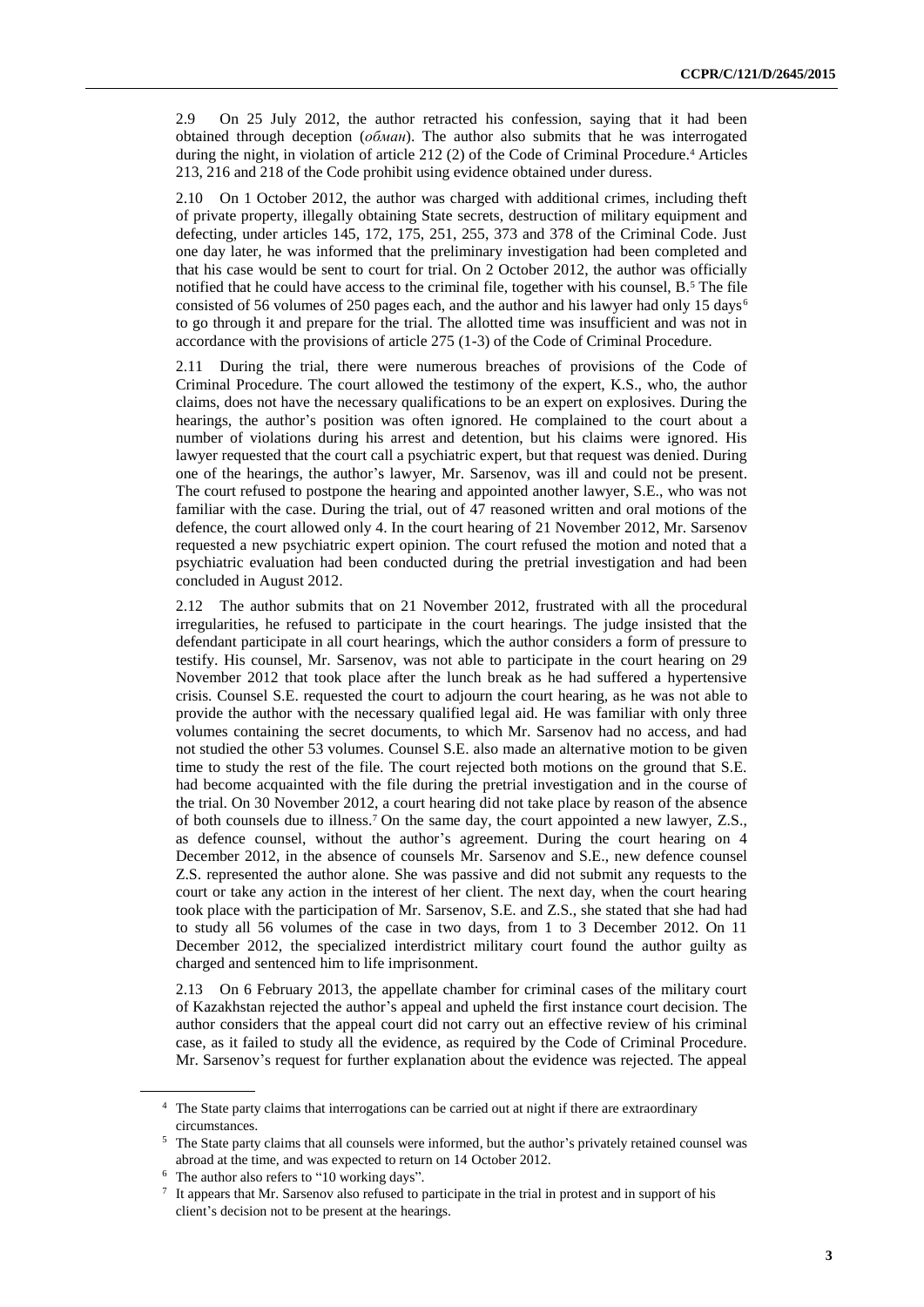court also rejected the author's claims that his confession had been obtained under psychological pressure. On 21 June 2013, the author's cassation appeal was rejected by the cassation chamber of the military court of Kazakhstan. On 4 February 2014, the Supreme Court of Kazakhstan rejected the author's supervisory appeal request. The author therefore contends that he has exhausted all available domestic remedies.

## **The complaint**

3.1 The author claims that his rights under article 9 (1) of the Covenant were violated, since he was subjected to arbitrary detention. His arrest was not approved by a judge until 9.15 p.m. on 6 June 2012, 50 hours after his initial apprehension.

3.2 The author submits that his right to a fair trial by a competent, independent and impartial tribunal, under article 14 (1) of the Covenant, has been violated. He and his lawyer, Mr. Sarsenov, had only 10 working days to study the criminal case file, consisting of 56 volumes, in violation of his rights under article 14 (3) (b). The appointment of the lawyer, T.G., was not lawful and was made against the author's will, since he asked to be represented by his privately retained lawyer, Mr. Sarsenov. The appointment of another lawyer, Z.S., at a later stage of the proceedings was also unlawful and violated his right to legal assistance of his own choosing under article 14 (3) (d). He submits that he was compelled to confess guilt and testify against himself, and that his forced confession was considered as evidence against him, in violation of his rights under article 14 (3) (g).

#### **State party's observations on admissibility**

4.1 In notes verbales dated 13 October 2015, 2 March 2016 and 10 October 2016, the State party submitted its observations on admissibility. The State party states that on 6 February 2013, the military appeal court upheld the first instance court verdict. On 21 June 2013, the military cassation court rejected the author's cassation appeal since it found the lower court's decision lawful and substantiated. On 2 September 2013, the Supreme Court dismissed the author's application for supervisory review. On 17 October 2013, the Procurator General refused to initiate a protest of the judicial decisions through the supervisory review procedure. On 13 December 2013, the President's Pardon Commission rejected the author's application for pardon. On 4 February 2014, the Supreme Court rejected another application for supervisory review. Thus, the State party accepts that the author has exhausted all the available domestic remedies.

4.2 The State party maintains that the communication is inadmissible under articles 1 and 3 of the Optional Protocol and rule 96 (a) and (b) of the rules of procedure, since the submission is not signed by the author and does not contain the legal authorization of his two representatives.

## **State party's observations on the merits**

5.1 In a note verbale dated 2 March 2016, the State party submitted its observations on the merits. It maintains that there was no violation of the author's rights under articles 9 or 14 (3) (b), (d) and (g) of the Covenant.

5.2 The State party asserts that the principles of lawfulness, fairness and equality of arms (adversarial criminal proceedings) have been fully respected in the author's case. The author was found guilty based on the body of evidence collected by the operative investigative group. In his initial confession, the author specifically indicated that he had murdered 15 servicemen. According to the expert's conclusion, the fire at the military buildings was not caused by the explosion of grenades and bullets. The author himself testified that there were no grenades at the border post and admitted that he had burned the bodies and the buildings without using explosives.

5.3 On 5 and 6 June 2012, the author described to his cellmate in detail how he had murdered the servicemen, shooting them down. The author wrote a full confession during the five hours between the end of his first interrogation and the beginning of his second interrogation as a suspect. The State party challenges the interpretation of the author's counsel that the confession is inadmissible evidence in violation of article 179 of the Code of Criminal Procedure as the author was already a suspect at the time he wrote the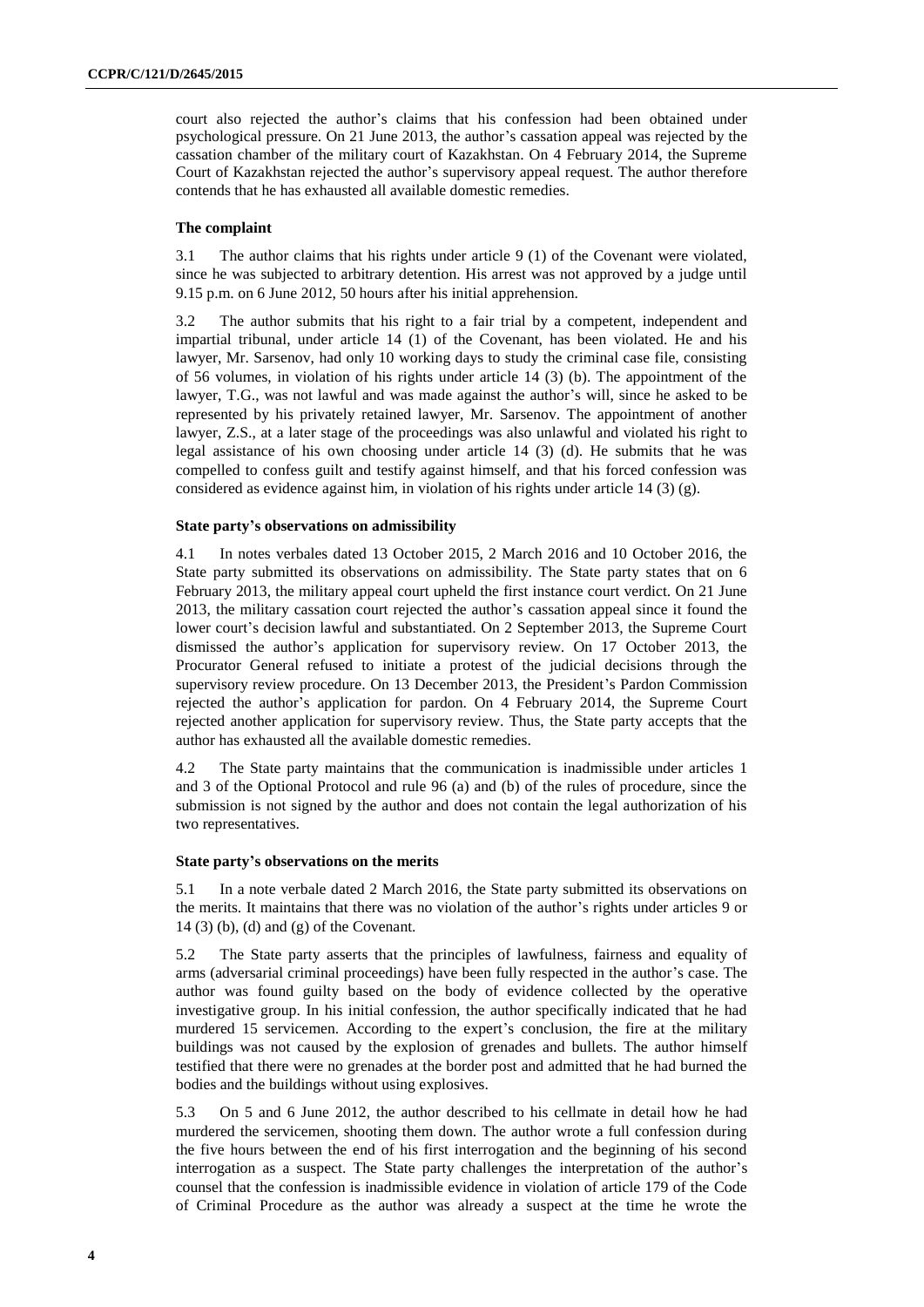confession. In his confession, the author did not fully confess his guilt. Later on, he acknowledged that he had stolen some items from the local huntsman, K.R., a fact of which the investigators were not aware Furthermore, he described the exact circumstances of the theft of personal effects and firearms, his defection and the destruction of military equipment. The author confessed his guilt during the face-to-face interrogations on 6, 11 and 15 June, as well as during the on-site reconstruction at the crime scene that was conducted in his presence on 7 and 8 June. The examination conducted by a forensic psychologist after the author had retracted his confession concluded that no psychological pressure had been applied to him. Numerous expert opinions <sup>8</sup> and pieces of evidence confirm the veracity of the author's statements at the initial confession, including the medical, biological and ballistic forensic examinations, DNA analysis of corpses and biological remains, the crime scene examination, the examination of the logs kept by the huntsman, K.R., of the citizens allowed in the frontier area, and the analysis of the evidence in its entirety. Furthermore, in his conversation with his cellmate on 13 June, the author confessed to having fired the shots using one machine gun, which was corroborated by the forensic ballistic examination of the bullets and bullet shells. In addition, all six persons who passed through the frontier region at the time of the crime and were registered in the huntsman's log had an alibi.

5.4 On 25 July 2012, the author retracted his confession, claiming that it had been extracted by the law enforcement officers on 5 June 2012 under psychological pressure, lies and threats. As a result, a preliminary investigation (*проверка*) was opened against the police officers concerned. On 24 August 2012, the investigating body refused to initiate criminal proceedings owing to a lack of corpus delicti. The author refused to participate in further investigative actions in that regard.

5.5 On 28 September 2012, the investigation into allegations that the author had been given psychotropic substances with the aim of extracting a confession was closed and the allegations dismissed. The numerous examinations of the author in that respect (medical forensic examinations on 6, 9 and 26 June and toxicological examinations on 26 June, 13 July and 28 September 2012) did not show any physical injury or traces of drugs or other psychotropic substances in his body. Thus, the State party denies that the author was subjected to any psychological pressure or torture.

5.6 The video recordings of the pretrial investigation demonstrate that the author described in detail and without any pressure the circumstances of the murders as if his actions had been "natural things". He spoke calmly about the murders in great detail to different people: the police officers, the psychologist and his three cellmates. On 5 December 2012, the author stated again in the courtroom that he had been subjected to psychological pressure and torture during the pretrial investigation; he claimed that a witness, B., had deceived and pressured him. However, the author himself gave up his right to question that witness.

5.7 In court, the author confirmed that he had stolen items from the murdered persons because "they did not need them anymore". He had also stolen from a safe in the temporary border post secret military diagrams of the location of military posts, his military identity and maps of the area in order to facilitate his defection and escape after committing the murders. The State party maintains that the author's claims that he was not aware of the secrecy of the diagrams owing to his lack of knowledge of the Kazakh language are without grounds as his military training and instruction were conducted in Kazakh.

5.8 The author's actions were rightly categorized as defection from the army with entrusted arms; during the preliminary investigation, the author did not deny stealing a Makarov pistol. Furthermore, the author's defection was confirmed by the testimony of the servicemen who apprehended him on 4 June 2012 around 4 p.m. At the moment of apprehension, the author was wearing civilian clothes and had his military identity in his pocket.

<sup>&</sup>lt;sup>8</sup> From the verdict and the appeal court decision, it transpires that a total of 73 different expert examinations were conducted during the trial.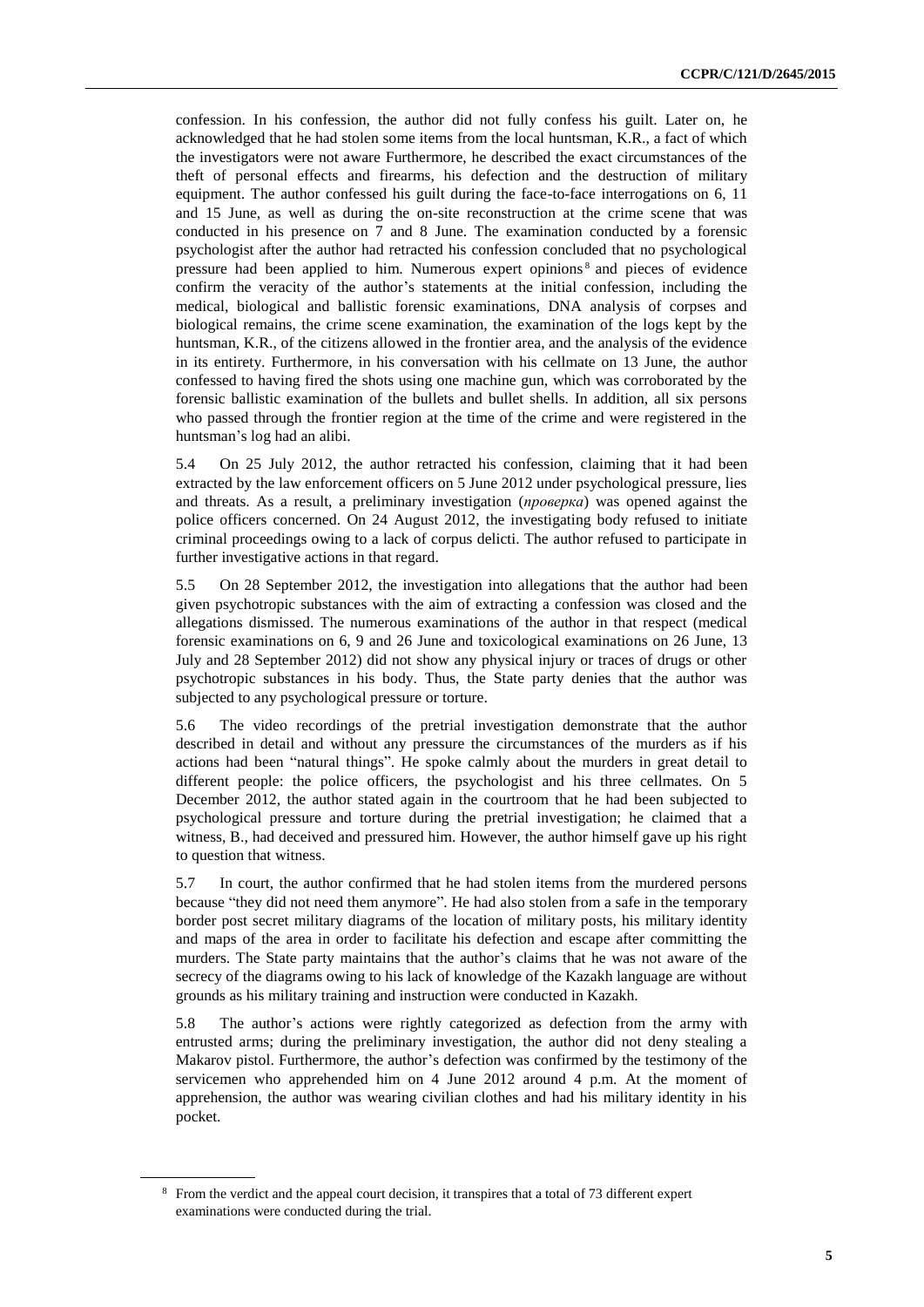5.9 The State party submits that, as is clear from the court transcripts, the author's counsel, Mr. Sarsenov, did not appear at the court hearing on 29 November 2012. The court continued the trial hearing with the participation of counsel S.E. He stated that he was unable to provide qualified legal aid as he was not sufficiently familiar with the case file materials. At the time, S.E. had been involved in the case for 10 days, since 19 November 2012. On 30 November 2012, neither S.E. nor Mr. Sarsenov appeared at the trial hearing. S.E. informed the court that he was ill and needed to be hospitalized for treatment. Mr. Sarsenov, for his part, provided no information about his failure to appear. Thus, the author remained without professional legal assistance. In the light of that, on 30 November 2012, the trial judge sent a letter to the bar association of the town of Taldikorgan requesting the appointment of a defence counsel who had clearance to work with secret documents, to represent the author. On the same date, Z.S. stepped in to defend the author and participated in two trial hearings. That appointment was necessary due to the failure of the two counsels to appear in court and in order to ensure legal assistance for the author.

5.10 On 4 June 2012, the author was transported by helicopter from the Sari Bokter border division to Usharal town at 8.25 p.m., later than the time that the author had claimed. While in the Sari Bokter border division, the author's movements and freedom were not limited.<sup>9</sup> On 4 June 2012, at 9 p.m., the author was called for questioning, initially as a witness. However, the fact that he was in civilian clothes, and the information received in the meantime that a Makarov pistol had been found in the remote shepherds' hut, together with the author's military identity, money and valuables belonging to the murdered servicemen, raised suspicions. The first investigative act with the participation of the author as a suspect began at 9.25 p.m. He was informed in writing about his rights as a suspect, and did not make any requests, including regarding a defence counsel. The investigator drew up a protocol<sup>10</sup> and ensured that a State-appointed counsel, T. G., was present from the moment the author was interrogated as a suspect, in accordance with the law.

5.11 The State party rebuts the claim that the author was not informed about his right to immediately inform his relatives by telephone about his arrest and the location of his detention, as these rights were listed in the aforementioned protocol. The author chose another way to inform them about his detention and a written notification was sent on 5 June 2012 to his mother, at her address. On 9 July 2012, the author's mother visited him in his place of detention in the Alakolsky district.

5.12 All the investigative action, including the experts' examinations, took place with the participation of the defence counsel,  $T.G.,<sup>11</sup>$  who had sufficient time for private discussion with the author before each investigative step.

5.13 As for the author's allegation that after his de facto detention as a suspect, he was compelled to confess guilt and testify against himself, and that his forced confession was considered as evidence, the State party submits that on 4 June 2012, following the author's transportation to the border division, he was recognized as a suspect by a ruling of the investigation team chief, S.A.S., his rights were explained to him and his interrogation was conducted according to the law. In his confession, the author not only admitted to committing the crime, but provided information about additional crimes such as the theft of the belongings of the huntsman, K.R., to which he had not confessed during the first interrogation as a suspect on 4 June 2012. Moreover, a confession (*явка с повиннои*) could be accepted at any moment, including before the indictment. The author voluntarily provided information about the theft in the house of the huntsman although there were no suspicions or charges against him on that account.

5.14 The State party submits that, as the confession was written by the author during his de facto detention, the document could not be referred to as direct proof of his guilt. At the same time, the court assessed the information about the circumstances of the murders and other crimes in the confession together with all the evidence in the case. Thus the court concluded that the author's acknowledgement of guilt was fully corroborated in the course

<sup>9</sup> He was able to hide the wedding ring he had stolen from one of the murdered servicemen in the car that took him from the heliport to the border division.

<sup>&</sup>lt;sup>10</sup> A copy of the protocol is not provided.

<sup>&</sup>lt;sup>11</sup> The State party adds that this is confirmed by the counsel's signature on all the protocols.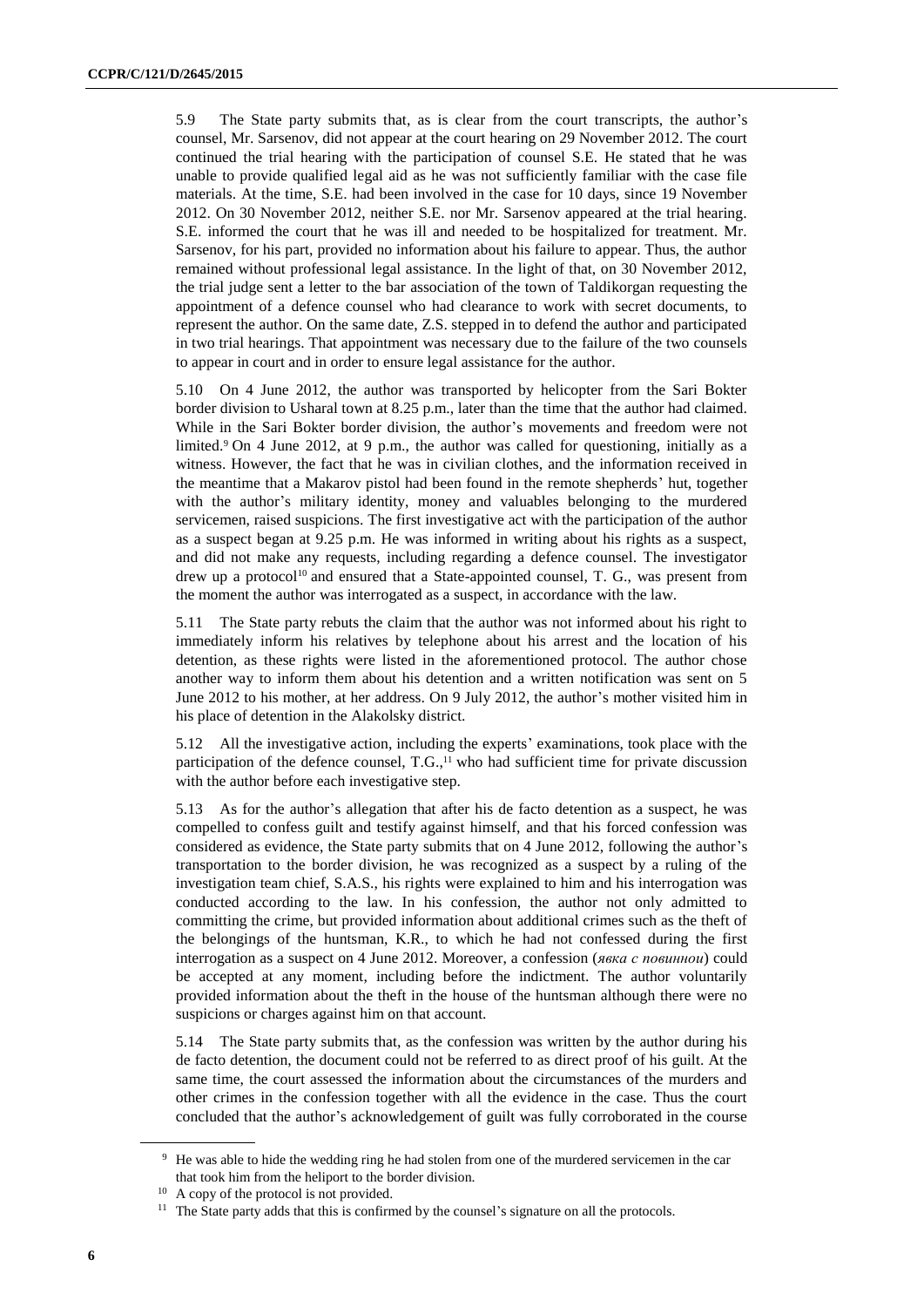of the proceedings. In doing so, the court did not take the author's confession as the basis for establishing his guilt.

5.15 As for the allegation that the author and his lawyer did not have sufficient time to study the case file, the State party submits that following the author's new indictment on 1 October, in which the author was charged with additional crimes, the author and his counsel, B., were officially notified on 2 October that they could access the file. The author and B. started to examine the file on 3 October and did not request additional time.

5.16 The State party disputes the date on which the author signed the protocol for completion of familiarization with the case file materials, claiming that the correct date is 26 October 2012, not 21 October 2012, as stated by counsel, Mr. Sarsenov. It argues that Mr. Sarsenov was notified in writing several times and there was a case file review schedule established for familiarization with the case materials. However, Mr. Sarsenov was absent for a long period of time outside of the country for private reasons. At the same time, the author and his defence counsels B. and M., as well as representatives of the victims, reviewed the entire case file and became familiar with all the case materials. On 11 October 2012, Mr. Sarsenov was informed in writing that the period to review the case file had begun<sup>12</sup> and that the author and his other counsel had already been presented with 50 volumes of the case file. On 22 October 2012, the head of the investigative team wrote to Mr. Sarsenov again requesting him to appear on 23 October. Since the investigating officer considered that Mr. Sarsenov was deliberately protracting the review of the case materials, the investigating officer issued an order on 23 October setting a deadline for consulting the materials until 26 October 2012.

5.17 The State party maintains that the author was fully able to study the file together with his two appointed counsels, while his privately retained counsel was duly informed that the period to review the case file had begun and he had a genuine opportunity to study the materials.

5.18 As for the counsel's disagreement with the judgment, the legal categorization of the author's acts, the establishment of his guilt and the assessment of the evidence, the State party finds the arguments of the author's counsel to be groundless and based on subjective assumptions. It also rejects the author's counsel's claim that the motives of the crime were not established and proven. The State party submits that the author had suffered systematic harassment and insults by his fellow servicemen due to his Russian nationality. The court established the motive of the crime based not only on the author's testimony about his deteriorating relationship with fellow servicemen, but also on witness testimonies, operative investigative activities and expert examinations. The investigation relied on a forensic phonographic expert examination to identify and study the author's voice in recorded conversations with his cellmate and his mother, in which he described his motives and other details about the murders.

5.19 After killing the servicemen, the author murdered the only potential witness, the huntsman, K.R., stole confidential documents and private items from those he had killed and threw ammunition all around the post to fake an attack. The arguments of the author's counsel about procedural violations during the examination of the crime scene, the material evidence that was discovered and its removal from the crime scene and packaging are groundless.

5.20 The State party also challenges the claim that the first interrogation on the night of 4 to 5 June 2012 was illegal. According to article 212 of the Code of Criminal Procedure, an interrogation during the night is allowed in urgent cases. As for the author's claim that he was subjected to arbitrary detention, the State party disagrees with the timing sequence presented by the author, and explains that at first the author was considered as one of the possible victims of the crime. Then, after being discovered in the remote hut, he was transported by helicopter and arrived at the town of Ucharal at 8.25 p.m., where he was questioned first as a witness at 9 p.m. His rights as a suspect were explained to him at 9.25 p.m. The author was not immediately detained but transferred under the supervision of his

<sup>&</sup>lt;sup>12</sup> According to the available information, Mr. Sarsenov was expected to return from China on 14 October 2012.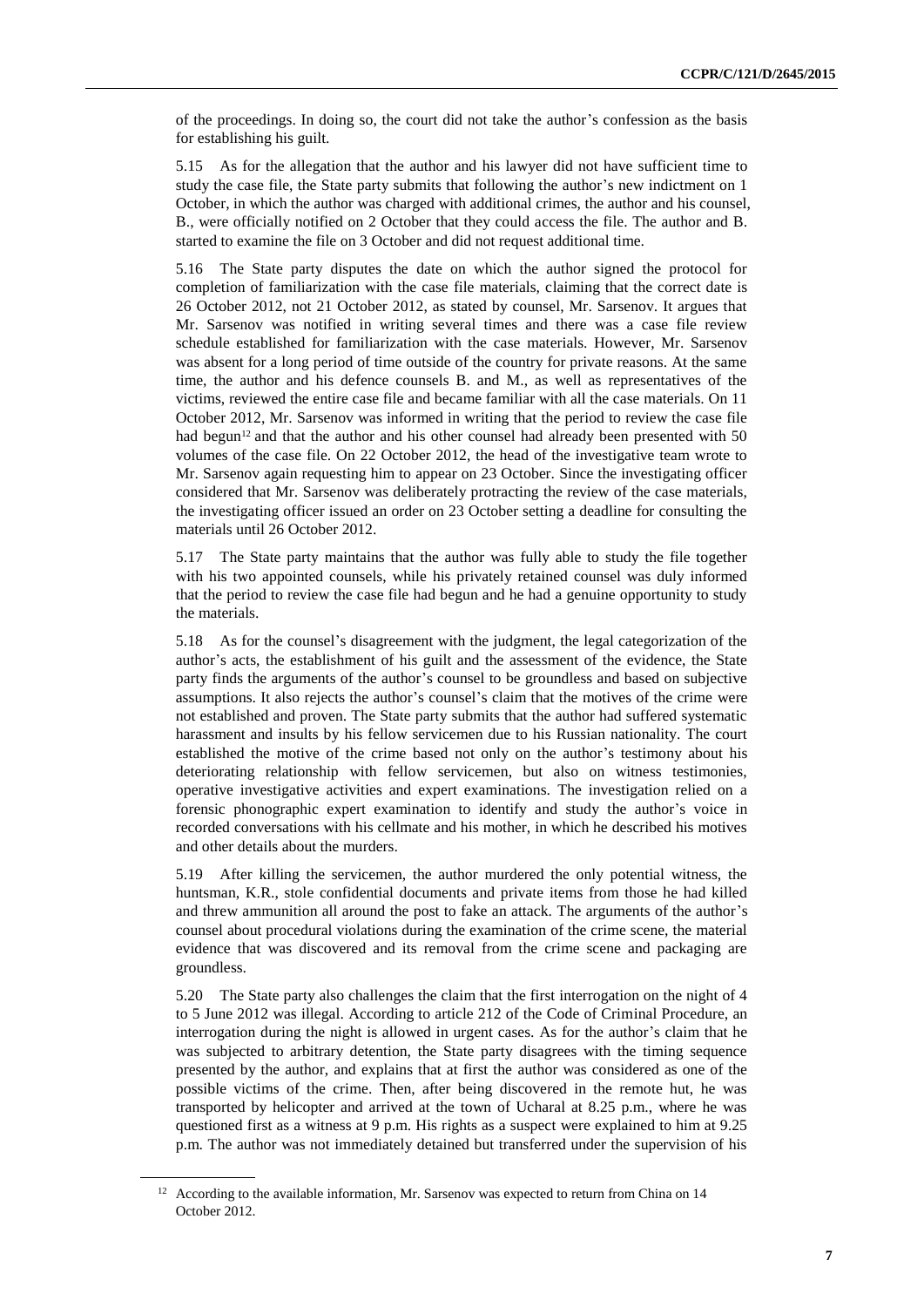military unit command and brought before the specialized prosecutor. As the author was transported from a remote area, it took more than three hours to draw up the detention protocol.

5.21 As for the counsel's arguments that the author was not given copies of the procedural documents, including the protocols of his interrogations as a suspect and accused, as well as a copy of the author's testimony provided at the crime scene, the State party claims they are groundless. According to article 74 (2) (5), defence counsel has the right to familiarize himself with those documents, but not to receive copies of the documents about the investigatory actions in which the suspect, accused and the defence counsel have participated. The decision of 17 July 2012 rejecting the counsel's motion indicated that the counsel was not precluded from studying the respective procedural documents. However, he declined to review the documents, insisting on receiving copies.

5.22 As for the motions of the author's counsel, Mr. Sarsenov, for the recusal of judges, all his arguments were based on the lack of trust in the court because his different motions, such as to return the case for additional investigation, and about the allegedly unlawful appointment of Z.S. as counsel, were rejected. The State party maintains that Mr. Sarsenov did not provide any evidence that the judges were biased and partial in the author's case.

#### **Author's comments on the State party's observations**

6.1 On 21 April 2016, the author reiterated his main arguments while commenting on the observations of the State party. He maintains that the State party has not addressed or rebutted the claims in his initial submission concerning his arbitrary detention and confession under psychological pressure. He also reiterates that he had not had adequate time to prepare his defence. On 30 September 2012, four days before the period to study the case file had formally started, his privately retained counsel, Mr. Sarsenov, travelled to China for medical treatment. Mr. Sarsenov was not informed of the date of the completion of the preliminary investigation. The author maintains that he had requested in writing to be allowed to study the case file together with Mr. Sarsenov, but his request was ignored. Furthermore, he submits that for five days, his counsel was able only to make copies of the written materials, was not able to study the material evidence and was not able to make copies of the videos of the investigative activities. The author challenges the conclusion of the appeal court that he was given the opportunity to study the case materials in their entirety together with his State-appointed counsels, B. and M. The author claims they did not study the case file together. Moreover, he had refused the services of M. because the appointed counsel did not provide him with any legal assistance.

6.2 The author reiterates that the motive for the multiple murders was not proven and disagrees with the assessment and conclusions of the court with regard to the circumstances of the servicemen's and huntsman's murders. He challenges the findings of the expert opinions on which the court based its verdict and claims again that there were unidentified burned corpses at the crime scene. In accordance with his version, there were unknown attackers. The court's conclusion that the fire at the crime scene was not caused by an explosion is wrong as it is based on the opinion of K.S., an expert without the necessary qualifications to be an explosives expert. The author reiterates that the court did not allow one forensic medical expertise of the author requested by the defence. He maintains that the first instance court did not examine some evidence, that the judges abused their authority and that some of the evidence was falsified. He reiterates that during the pretrial investigation, his defence counsel was not allowed to make copies of procedural documents.

6.3 As for the unlawful appointment of T.G. as counsel, the author claims that the State party has not provided any proof to substantiate that he waived his right to a counsel of his own choosing. The same is true of the fact that the author was not allowed to contact his family by telephone. The State party has not provided any evidence that he waived his right to call his relatives and a counsel of his choice, and instead requested that a letter be sent to his mother.

6.4 With regard to the issue of access to secret documents, the author's counsel rejects the State party's assertion that lawyers have to undergo independently the necessary clearance procedure, as there is no reference to any such provisions in any legal norm. The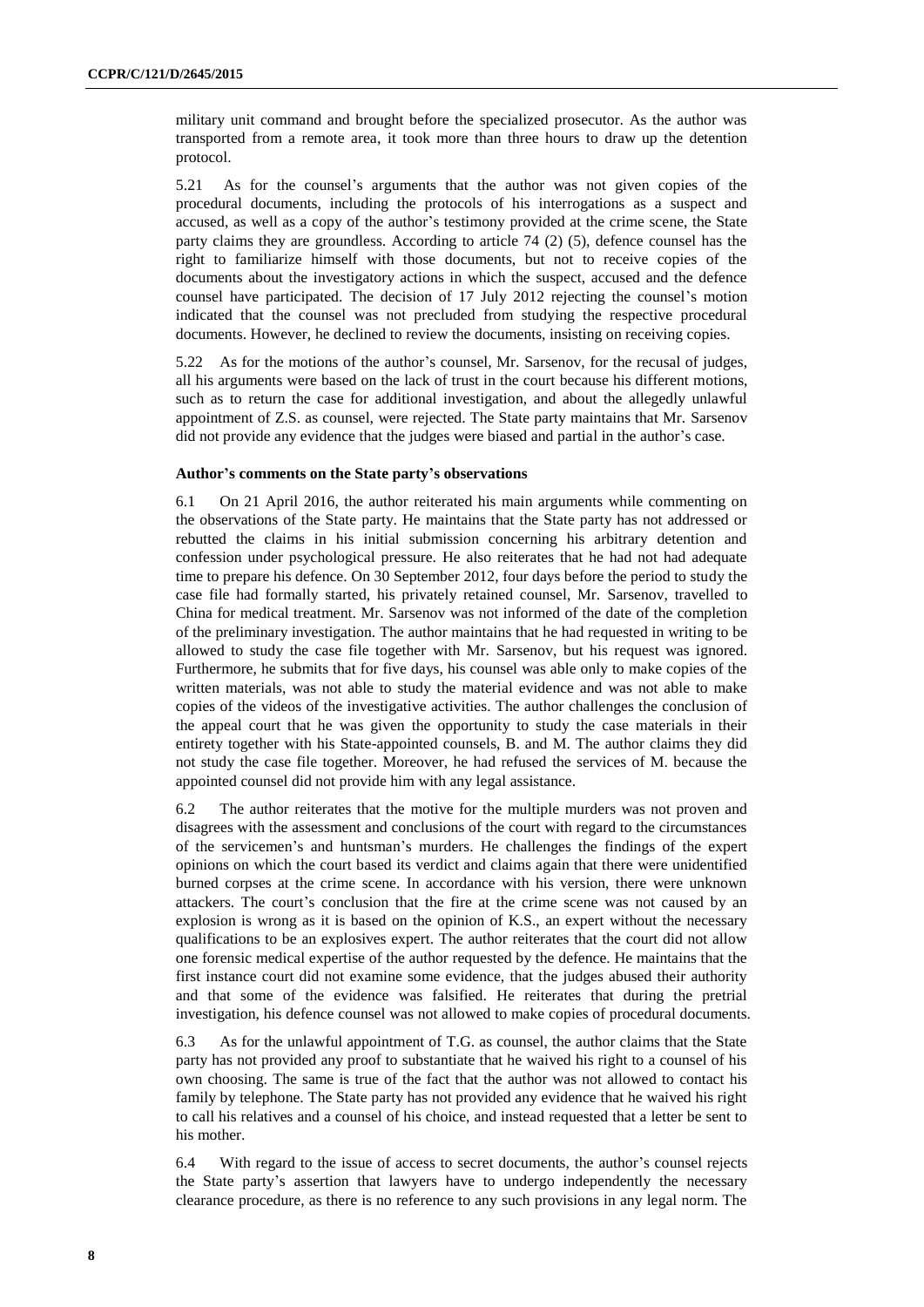court dismissed his motion on that matter illegally and failed to apply the general principle in article 15 (1) of the Code of Criminal Procedure that the body conducting the criminal procedure must protect the rights and freedoms of the citizens involved in it, create the conditions for their implementation, and take timely measures to meet the legitimate demands of the participants in the procedure.

#### **State party's additional observations**

7.1 On 10 October 2016, the State party reiterated its previous observations.

7.2 As for the alleged violations under article 14, the State party reaffirms that the appointment of Z.S. as counsel was in accordance with article 68 (3) of the Code of Criminal Procedure and with article 14 (3) (c) of the Covenant, as everyone should be tried without undue delay. Mr. Sarsenov and S.E. had not participated in the court hearings since 29 November 2012, so it was justified to appoint new counsel. Throughout the course of the pretrial investigation and the trial, the author was represented by six defence counsels (T.G., B., Mr. Sarsenov, M., S.E. and Z.S.). Furthermore, the State party rebuts the argument of the defence counsel that his motions were ignored or denied by the court as false and unfounded. It claims that the court reviewed all the motions in accordance with the law. Concerning the allegation of insufficient time and facilities for the preparation of the defence with the counsel of the author's own choosing, the State party submits again that the appeal court reviewed that claim and concluded that the author had studied in full the case file together with two of his counsels, while Mr. Sarsenov did not study the file owing to his trip to China, notwithstanding the fact that he was duly notified of the completion date of the investigation. Several notifications were sent to him regarding the need for him to participate in the investigative activities and study the case materials, which were ignored by counsel. The State party maintains that Mr. Sarsenov was in the same position as B. However, the latter did not register any complaint about the time allocated to examine the case file. Article 72 (7) of the Code of Criminal Procedure stipulates that, in the event that several defence counsels participate in the proceedings in a criminal case, any procedural action in which the participation of the defence counsel is necessary cannot be considered illegal because of the non-participation of all counsels involved.

7.3 All the challenges regarding the court's assessment of the evidence, including the motive for the crime, premeditation on the part of the author in committing the crime, the establishment of guilt and the disagreement with the legal categorization of the author's acts, have been addressed by the State party and the author's claim that the court arbitrarily evaluated the evidence and denied him justice are unfounded.

7.4 Lastly, the State party submits once again that Mr. Sarsenov was informed about the need to obtain clearance in order to access the secret documents in the file. The author was charged and subsequently found guilty under article 172 (1) of the Criminal Code for illegally obtaining State secrets. For four months after being notified of the need for security clearance, Mr. Sarsenov did nothing in that regard but send a request to the Judicial Department and to the Bar Association in the town of Almaty. The fact that he did not take any other action to secure his access to the "secret documents" on the file demonstrates that his allegations are unfounded. The author's defence against the particular charge of illegally obtaining State secrets was ensured by M.

#### **Issues and proceedings before the Committee**

#### *Consideration of admissibility*

8.1 Before considering any claim contained in a communication, the Committee must decide, in accordance with rule 93 of its rules of procedure, whether the communication is admissible under the Optional Protocol.

8.2 The Committee has ascertained, as required under article 5 (2) (a) of the Optional Protocol, that the same matter is not being examined under another procedure of international investigation or settlement.

8.3 The Committee notes the author's claim that he has exhausted all effective domestic remedies available to him. In the absence of any objection by the State party in that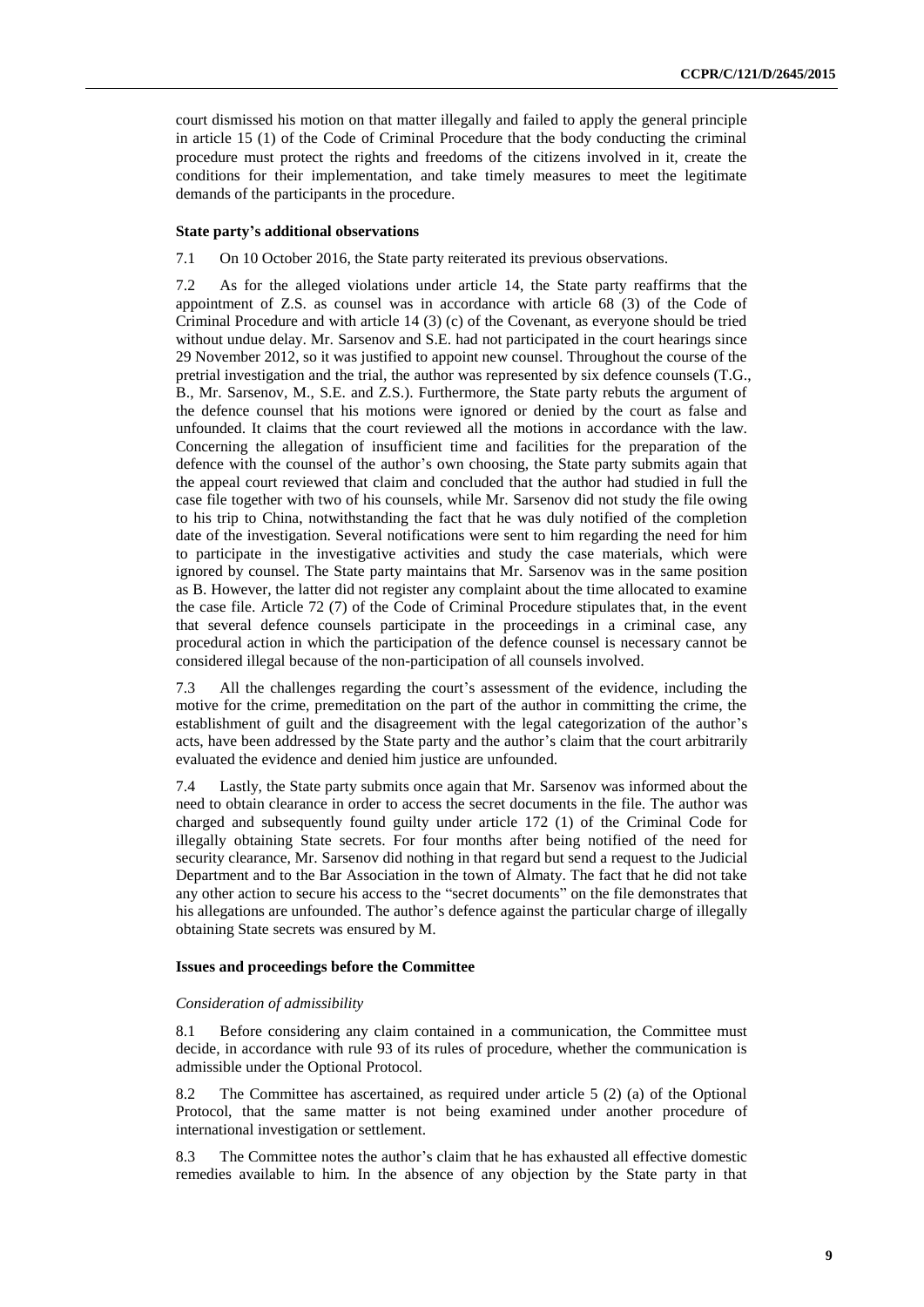connection, the Committee considers that the requirements of article 5 (2) (b) of the Optional Protocol have been met.

8.4 The Committee notes the State party's submission that the communication is inadmissible under articles 1 and 3 of the Optional Protocol and rule 96 (a) and (b) of the rules of procedure, since it is not signed by the author and does not contain a legal authorization of the two representatives who submitted it to the Committee. In this regard, the Committee notes that on 16 October 2013, the author authorized his counsel, Mr. Sarsenov, to represent him before the Committee and a copy of the authorization was submitted to the Committee. Moreover, the same privately retained counsel represented the author throughout the domestic proceedings as the only counsel of the author's own choosing (along with five more State-appointed counsels). Accordingly, the Committee finds that articles 1 and 3 of the Optional Protocol and rule 96 (a) and (b) of the rules of procedure do not preclude it from considering the communication, as submitted by Mr. Sarsenov.

8.5 The Committee notes the author's claim under article 9 (1) that he was deprived of his liberty and subjected to arbitrary arrest. It notes that the author considered himself to be de facto under arrest from 4.50 p.m. on 4 June 2012, when he was apprehended and handcuffed by the border patrol. It also notes the author's contention that his arrest was not approved by a judge until 9.15 p.m. on 6 June 2012, 50 hours after his initial apprehension. The Committee further notes the State party's claim that after being found by the border patrol, the author was taken, as a witness, from the remote border area to military unit No. 8484. The Committee notes that, as a serviceman, the author was placed under the supervision of the commander in charge and questioned first as a witness and later as a suspect at 9.25 p.m. on 4 June 2012. On 6 June 2012, he was charged with multiple murders. In the light of the circumstances of the case and the State party's explanation, the Committee considers that the author has failed to substantiate sufficiently his allegation that he was not brought promptly before a court or that his detention was otherwise arbitrary under article 9 of the Covenant. Accordingly, the Committee considers that those claims are inadmissible for lack of substantiation under article 2 of the Optional Protocol.

8.6 The Committee notes the author's claims under article 14 (1) and (3) (g) of the Covenant concerning procedural irregularities during the trial in relation to the assessment of the author's guilt, the examination of the evidence, the expert witnesses and their examination conclusions, and the classification of the author's crimes by the domestic courts. The Committee recalls its jurisprudence that it is not for it to substitute its views for the judgment of domestic courts on the evaluation of facts and evidence in a case, unless the evaluation is manifestly arbitrary or amounts to a denial of justice, or that the court otherwise violated its obligation of independence and impartiality. <sup>13</sup> If a jury or court reaches a conclusion on a particular matter of fact in the light of the evidence available, it is for the author to show that the decision was manifestly arbitrary or amounted to a denial of justice. In the present case, the Committee notes that the author disagrees with the Court's assessment and findings, but has not managed to show that the domestic court decisions, which were based on physical evidence, expert opinions and witness testimonies, were clearly arbitrary or amounted to a manifest error or denial of justice. It therefore considers that the author's claims have not been sufficiently substantiated for the purposes of admissibility and declares them inadmissible under article 2 of the Optional Protocol. The Committee also notes that the author's other claims under article 14 (1) of the Covenant, such as pressure exerted on him by the presiding judge to be present at the hearings, are of a general nature and have not been sufficiently substantiated for the purposes of admissibility.

8.7 The Committee notes the author's claim under article 14 (3) (b) that his only privately retained counsel, Mr. Sarsenov, had no access to the case materials that had secret status owing to a lack of clearance. The Committee also notes the State party's claim that the privately retained counsel did not have clearance to work with secret documents

<sup>13</sup> See, inter alia, communications No. 1188/2003, *Riedl-Riedenstein et al. v. Germany*, decision of inadmissibility adopted on 2 November 2004, para. 7.3; and No. 1138/2002, *Arenz et al. v. Germany*, decision of inadmissibility adopted on 24 March 2004, para. 8.6. See also the Committee's general comment No. 32 (2007) on the right to equality before courts and tribunals and to a fair trial, para. 26.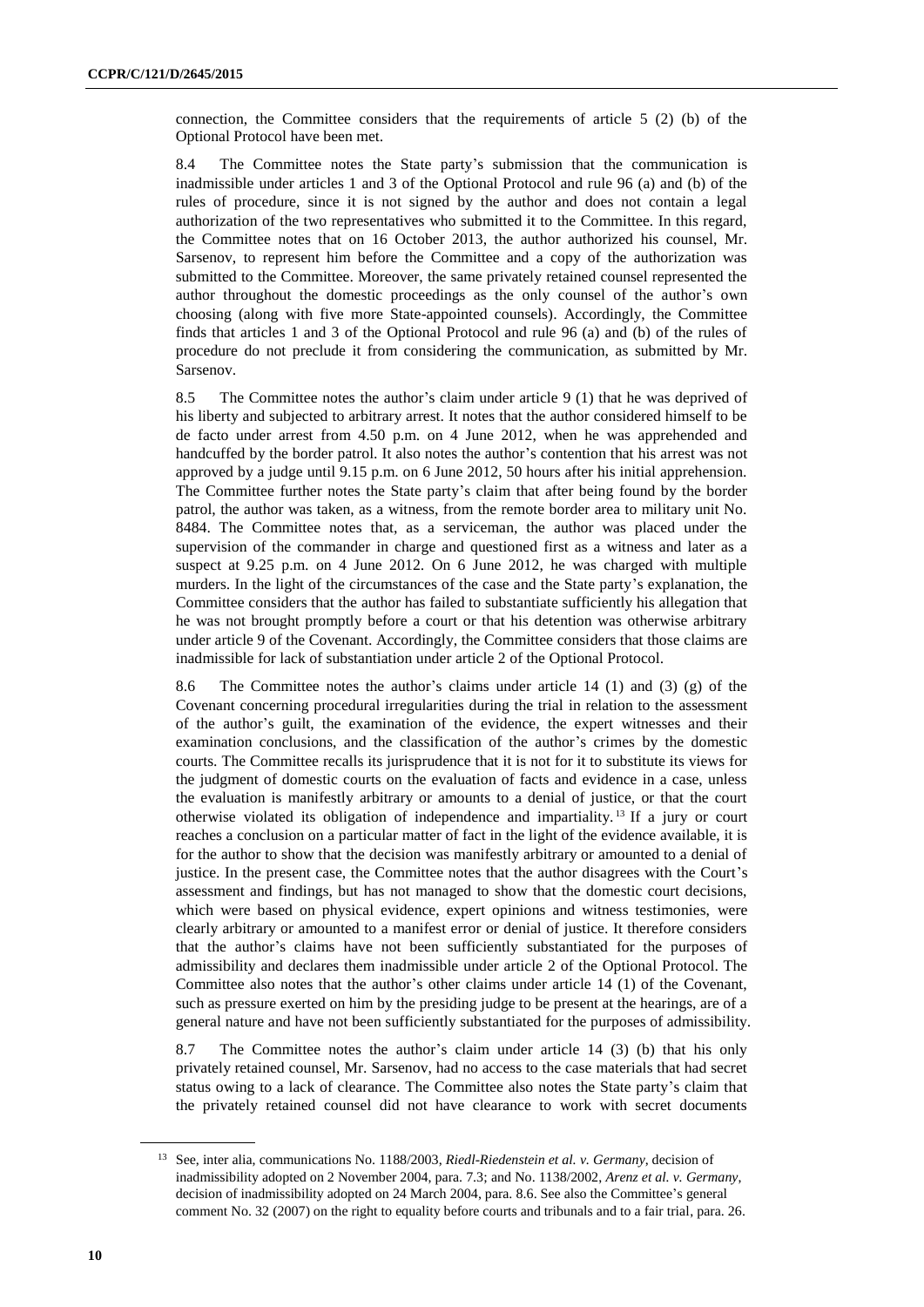because he did not take all the necessary steps to obtain it for four months after being notified of the need to obtain clearance. The Committee further notes that another lawyer representing the author had security clearance and access to those documents. Accordingly, the Committee considers that the claim under article  $14$  (3) (b) has not been sufficiently substantiated for the purposes of admissibility and declares it inadmissible under article 2 of the Optional Protocol.

8.8 The Committee notes the author's claim that the appointment of T.G. as counsel during the pretrial phase was not lawful and violated his right to legal assistance of his own choosing under article 14 (3) (d). However, the Committee also notes that it is not clear from the file whether the author explicitly rejected representation by T.G. at the pretrial investigation stage and requested the participation of counsel of his own choice. Accordingly, the Committee considers that the author's claim concerning legal assistance of his own choosing at the pretrial phase has not been sufficiently substantiated for the purposes of admissibility and declares it inadmissible under article 2 of the Optional Protocol.

8.9 The Committee notes the author's claim under article 14 (3) (g) that the trial court accepted his forced confessions as evidence. The Committee notes that the author's allegations in this respect are very general and inconsistent and that he does not provide specific information on the kind of pressure to which he was allegedly subjected. The Committee also notes that the author's conviction was based, as the court decisions show, on several pieces of evidence and not just on the author's confession. Accordingly, the Committee considers that the author's claim has not been sufficiently substantiated for the purposes of admissibility and declares it inadmissible under article 2 of the Optional Protocol.

8.10 As for the appointment of Z.S. as counsel at the hearings stage, the Committee notes that the court proceeded with her appointment owing to the absence of the author's two counsels. It recalls, in this connection, that the State party is under an obligation to "grant reasonable requests for adjournment",<sup>14</sup> and notes that the newly appointed counsel had only two days to study the voluminous file. Accordingly, the Committee considers that the author's claim under article 14 (3) (b) and (d) concerning the right to have adequate time and facilities for the preparation of one's defence and to have legal assistance of one's own choosing during the trial has been sufficiently substantiated for the purposes of admissibility.

8.11 In the Committee's view, the author has sufficiently substantiated, for the purposes of admissibility, his remaining claims under articles 14 (3) (b) and (d) of the Covenant and therefore proceeds with the consideration of the merits.

#### *Consideration of the merits*

9.1 The Committee has considered the communication in the light of all the information submitted to it by the parties, in accordance with article 5 (1) of the Optional Protocol.

9.2 Regarding the author's claims under article 14 (3) (b) of the Covenant, the Committee notes his contention that his only privately retained counsel, Mr. Sarsenov, was not given copies of some procedural documents; and that the author had to participate during some court hearings without the lawyer of his own choosing. It also notes the author's contention that he did not have adequate time and facilities for the preparation of his defence together with the counsel of his own choosing, as they were given only 10 working days, or 15 calendar days, to study the file, which consisted of 56 volumes of 250 pages each.

9.3 The Committee further notes the author's claim that his counsel had to be abroad for a certain period of time for medical treatment. It notes the State party's contention that there was a case file review schedule established for familiarization with the case materials, that Mr. Sarsenov was notified of the schedule for studying the case file materials in writing several times and did not notify the court of his absence owing to a health problem, and that

<sup>14</sup> See general comment No. 32, para. 32.